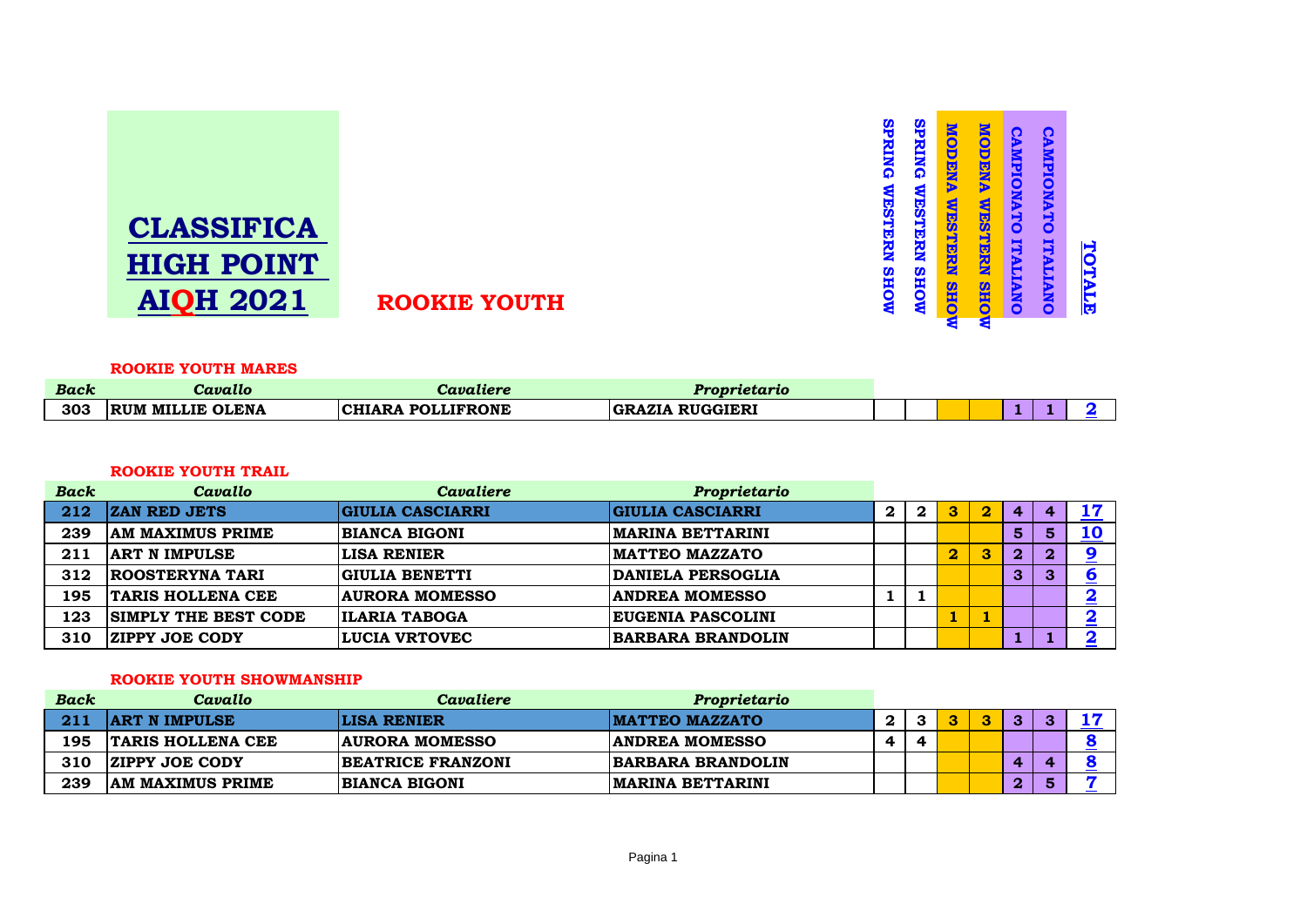| 312 | <b>ROOSTERYNA TARI</b>  | <b>GIULIA BENETTI</b>        | <b>DANIELA PERSOGLIA</b> |  |  | 5 |  |
|-----|-------------------------|------------------------------|--------------------------|--|--|---|--|
| 212 | <b>ZAN RED JETS</b>     | GIULIA CASCIARRI             | <b>GIULIA CASCIARRI</b>  |  |  |   |  |
| 231 | LA SIGNORA IN ROSSO     | LETIZIA LULLI                | <b>DINO LULLI</b>        |  |  |   |  |
| 130 | <b>BEST GAME AROUND</b> | <b>IMARIASOLE SUSANNA</b>    | <b>ANNA OMODEO</b>       |  |  |   |  |
| 303 | <b>RUM MILLIE OLENA</b> | <b>GALILEO SIMONE POMPEO</b> | <b>GRAZIA RUGGIERI</b>   |  |  |   |  |

#### **ROOKIE YOUTH RANCH RIDING**

| <b>Back</b> | Cavallo                  | <b>Cavaliere</b>        | Proprietario             |              |   |   |   |   |  |
|-------------|--------------------------|-------------------------|--------------------------|--------------|---|---|---|---|--|
| 212         | <b>ZAN RED JETS</b>      | <b>GIULIA CASCIARRI</b> | <b>GIULIA CASCIARRI</b>  | $\mathbf{2}$ | 2 |   |   |   |  |
| 312         | <b>ROOSTERYNA TARI</b>   | <b>MATILDE GORASSO</b>  | DANIELA PERSOGLIA        |              |   |   | 4 |   |  |
| 245         | <b>AM KIKORIKO</b>       | LEONARDO CUNIOLO        | <b>ANNA COLLI</b>        |              |   | 3 |   |   |  |
| 211         | <b>ART N IMPULSE</b>     | <b>LISA RENIER</b>      | <b>MATTEO MAZZATO</b>    |              |   |   | 2 | റ |  |
| 310         | <b>ZIPPY JOE CODY</b>    | <b>LUCIA VRTOVEC</b>    | <b>BARBARA BRANDOLIN</b> |              |   |   | 3 | з |  |
| 195         | <b>TARIS HOLLENA CEE</b> | <b>ALICE MOMESSO</b>    | <b>ANDREA MOMESSO</b>    |              |   |   |   |   |  |

## **ROOKIE YOUTH HUNTER UNDER SADDLE**

| Back | Cavallo                 | Cavaliere                    | Proprietario           |  |  |  |  |
|------|-------------------------|------------------------------|------------------------|--|--|--|--|
|      | <b>ART N IMPULSE</b>    | <b>LISA RENIER</b>           | <b>IMATTEO MAZZATO</b> |  |  |  |  |
| 303  | <b>RUM MILLIE OLENA</b> | <b>GALILEO SIMONE POMPEO</b> | <b>GRAZIA RUGGIERI</b> |  |  |  |  |

# **ROOKIE YOUTH HUNT S EQUITATION**

| <b>Back</b> | Cavallo              | Cavaliere                     | Proprietario                     |  |     |  |  |
|-------------|----------------------|-------------------------------|----------------------------------|--|-----|--|--|
| 211         | <b>ART N IMPULSE</b> | <b>RENIER</b><br><b>ILISA</b> | <b>MAZZATO</b><br><b>IMATTEO</b> |  | . . |  |  |

## **ROOKIE YOUTH WESTERN PLEASURE**

| Back | Cavallo                     | Cavaliere                    | Proprietario             |  |  |   |  |
|------|-----------------------------|------------------------------|--------------------------|--|--|---|--|
| 217  | <b>RCD RADICAL BOY</b>      | <b>ASIA DE ZORZI</b>         | <b>IMATTEO MAZZATO</b>   |  |  | œ |  |
| 225  | <b>BEST SHADE OF SUDDEN</b> | <b>ELEONORA FERRARIS</b>     | <b>ELEONORA FERRARIS</b> |  |  |   |  |
| 303  | <b>RUM MILLIE OLENA</b>     | <b>GALILEO SIMONE POMPEO</b> | <b>GRAZIA RUGGIERI</b>   |  |  |   |  |